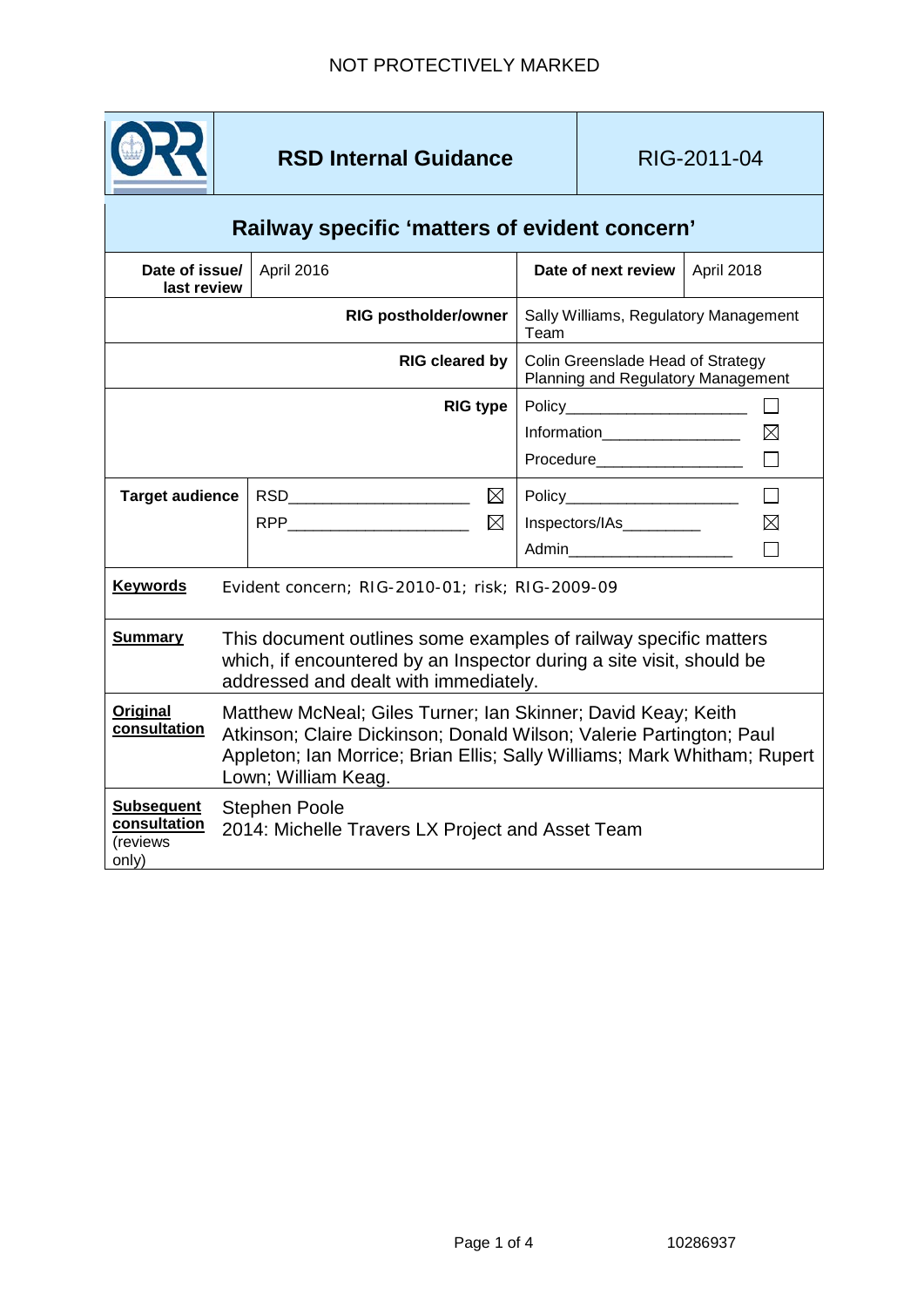| <b>Detail</b> | A 'matter of evident concern' is an issue that creates an immediate<br>1.<br>risk of serious personal injury, or serious ill-health, to the workforce or<br>others and which is observed or brought to the attention of ORR staff during<br>inspections or investigations, whether or not it relates to the primary<br>purpose of that visit.                                                                                                                                                                                                                                                                                                                                                                                                                  |  |  |  |  |
|---------------|----------------------------------------------------------------------------------------------------------------------------------------------------------------------------------------------------------------------------------------------------------------------------------------------------------------------------------------------------------------------------------------------------------------------------------------------------------------------------------------------------------------------------------------------------------------------------------------------------------------------------------------------------------------------------------------------------------------------------------------------------------------|--|--|--|--|
|               | 2.<br>Failure to identify matters of evident concern and deal with them in<br>an appropriate and timely manner could result in injury and may have a<br>reputational impact on ORR, whether or not we are the appropriate<br>enforcing authority.                                                                                                                                                                                                                                                                                                                                                                                                                                                                                                              |  |  |  |  |
|               | 3.<br>This RDG highlights, at Annex A, some typical examples of matters<br>of evident concern arising from railways specific hazards. Inspectors may<br>observe others that meet the definition, and in such situations they may use<br>the principles in this RGD to take appropriate action. Annex A is not an<br>exhaustive list, but it complements RGD-2010-01 which deals with "non-<br>railway specific or generic health and safety risks". It does not therefore<br>include issues associated with occupational health risks or activities such as<br>working at height, use of PPE, inappropriate lifting equipment and<br>operations or unsafe use of flammable substances. Such generic matters<br>should, however, be dealt with in the same way. |  |  |  |  |
|               | Normally the risks will be within the control of a railway dutyholder<br>4.<br>and your concerns should be brought to the attention of a responsible<br>person on the site immediately, with appropriate follow-up in writing to the<br>company. It is likely that action to deal with a matter of evident concern<br>would involve formal enforcement via improvement and prohibition notices<br>and/or prosecution as indicated by the Enforcement Management Model.                                                                                                                                                                                                                                                                                         |  |  |  |  |
|               | Any serious risks which lie outside of the vires of ORR (see RGD-<br>5.<br>2009-09), should be brought to the attention of:                                                                                                                                                                                                                                                                                                                                                                                                                                                                                                                                                                                                                                    |  |  |  |  |
|               | the dutyholder's responsible person on site, urging them to take<br>immediate action to deal with the identified risk; and                                                                                                                                                                                                                                                                                                                                                                                                                                                                                                                                                                                                                                     |  |  |  |  |
|               | the appropriate enforcing authority by the quickest practical means,<br>and confirmed in writing.                                                                                                                                                                                                                                                                                                                                                                                                                                                                                                                                                                                                                                                              |  |  |  |  |
|               | Any questions or suggestions for addition to the list at Annex A<br>6.<br>should be addressed to the Regulatory Management Team.                                                                                                                                                                                                                                                                                                                                                                                                                                                                                                                                                                                                                               |  |  |  |  |
| <u>Action</u> | Inspectors and Inspectors' Assistants should keep in mind the issues<br>identified in Annex A and take appropriate action when they observe such<br>matters of evident concern.                                                                                                                                                                                                                                                                                                                                                                                                                                                                                                                                                                                |  |  |  |  |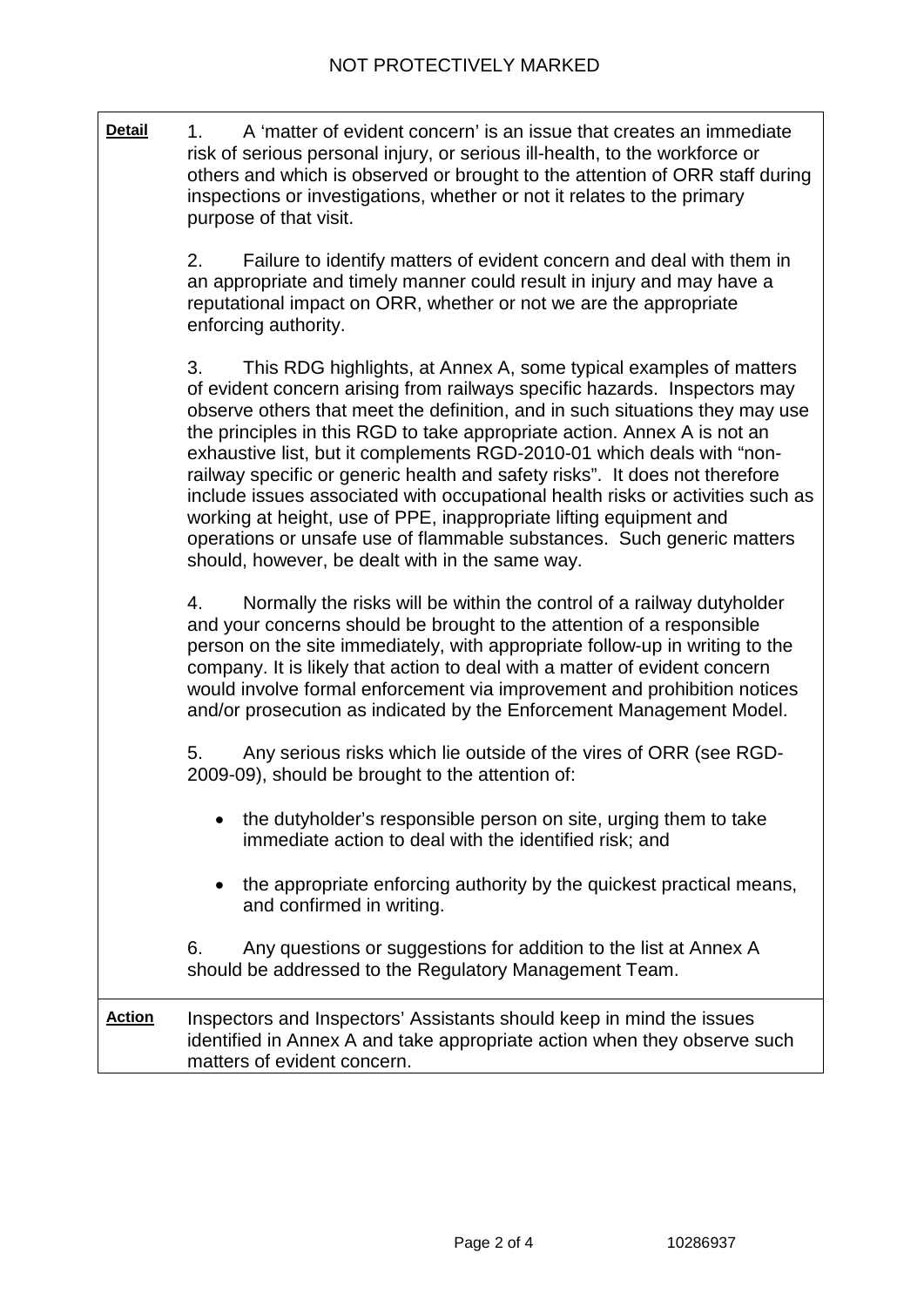## **Annex A**

## **Examples of railway specific 'matters of evident concern'**

- Missing or inadequate lineside fencing or other security measures, particularly where there is evidence of trespass and there are train movements and/or live electric traction current supplies (OLE and  $3<sup>rd</sup>$  and  $4<sup>th</sup>$  rail). The risk is increased by the proximity of areas where children congregate such as playing fields and schools.
- Failure to isolate OLE or  $3<sup>rd</sup>/4<sup>th</sup>$  rail where this is required for work on or around electrical conductors, including where personnel, plant and equipment may approach exposed live conductors.
- Sighting of trespassers on or near the running line.
- Any risk to track workers being struck by trains whilst undertaking track inspection or maintenance duties. This might be caused by:
	- working in a red zone prohibited zone when lines are open to timetabled traffic;
	- work near a junction where lines are open to timetabled traffic (formerly known as red zone) and relying on watching movement of points as primary protection;
	- absence of adequate protection e.g. COSS; or
	- inadequate warning arrangements LOWS/TOWS lookout, inadequate sighting distance.
- Some rolling stock issues that inspectors may see, but cannot personally deal with, should be reported to a responsible person such as the signaller, ECO, line control (LUL), station staff, COSS. Such matters could include:
	- **passenger train travelling with a door open;**
	- **train failing to display a red rear light or front white lights;**
	- **flame, sparks or smoke coming from wheels/brakes or from a load;**
	- any train from which the driver is repeatedly sounding short blasts on the horn (train in distress);
	- damage to a freight container or wagon that could cause it to come out of gauge or discharge part of its load, any unsecured load or container door open; or
	- severe wheel-flat i.e. a loud banging sound.